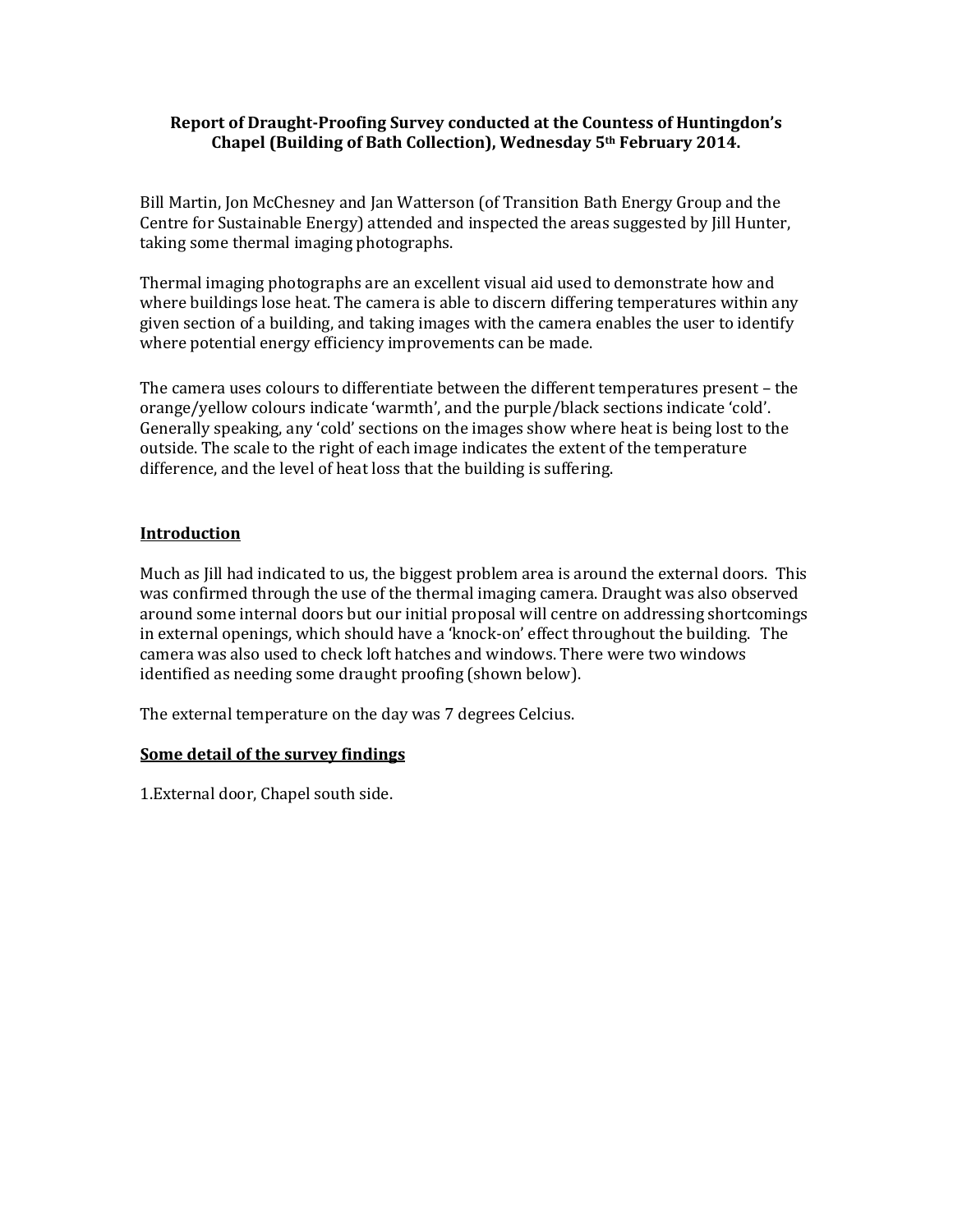

Showing the heat loss from the windows above the door and the draught around the edges of the door.



This (RHS at base of door) shows the ingress of cold air.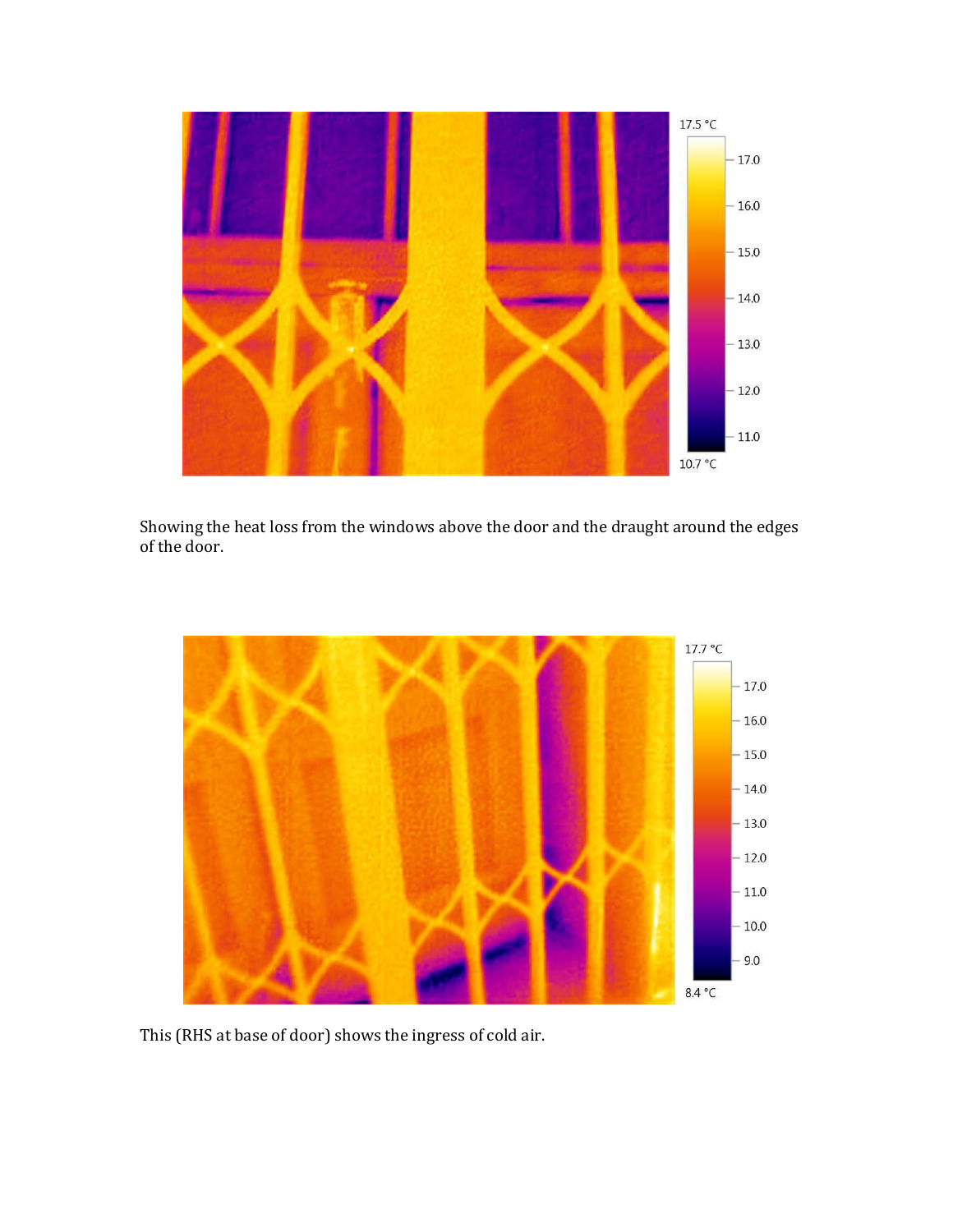2. Double door in passage between chapel and reception.



Considerable ingress of cold air is seen at the base of the door and around the sides.



3. Sash window outside CMG Architect's office

The above sash window shows draught at base, right. Draught was also evident elsewhere around this window.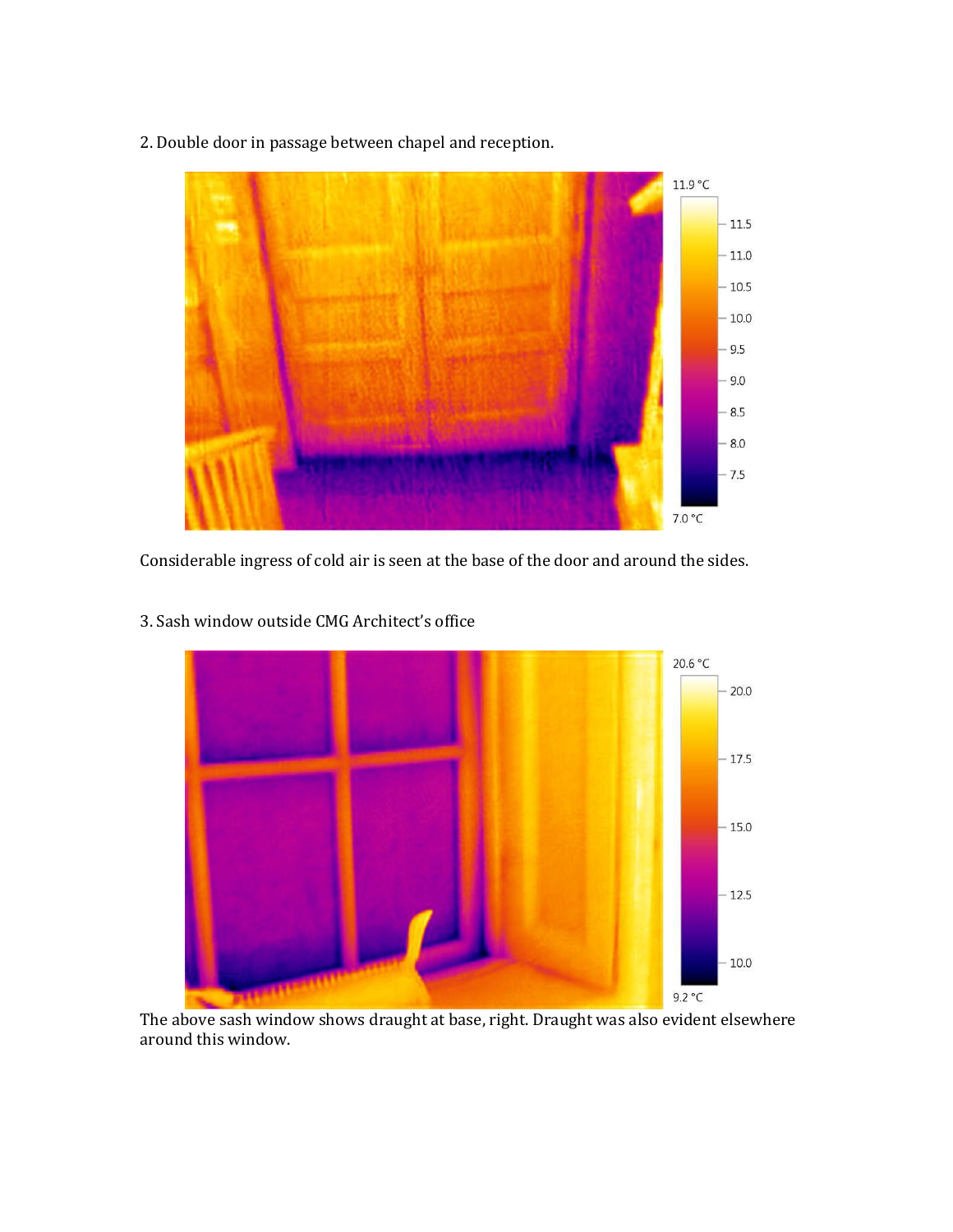4. Schoolhouse window showing draught at right.



The photos above clearly show a number of areas where the building is effectively 'leaking'. The effect of this is twofold – firstly this will have a large impact on the heating requirements of the Museum, as warm heated air will rush out of the gaps to the cold of the outside. This air will need to be replaced, so the boiler will have to work longer, harder, and more inefficiently, therefore resulting in higher fuel costs.

Secondly, the comfort of the occupants within the building is being significantly affected. The gaps within the building fabric enable cold air from the outside to enter, resulting in uncomfortable draughts for the occupants as the cold air interacts with the existing warm air. This can cause occupants to feel cold, unhappy, and potentially even result in health problems further down the line.

Thankfully, these problems can be easily remedied!

# **Proposals**

We are conscious of the Listed Building status of the Countess of Huntingdon's Chapel and our proposals are made keeping this closely in mind.

We believe some significant improvements can be achieved with these external doors by the careful application of a combination of self-adhesive "P" & "E" section EPDM rubber draught excluder around the frames (see diagrams below). E section is for gaps 1.5-3mm and P section for 3-5mm. Fitting of brush strip draught excluder to the internal base of the doors should minimise draught from below.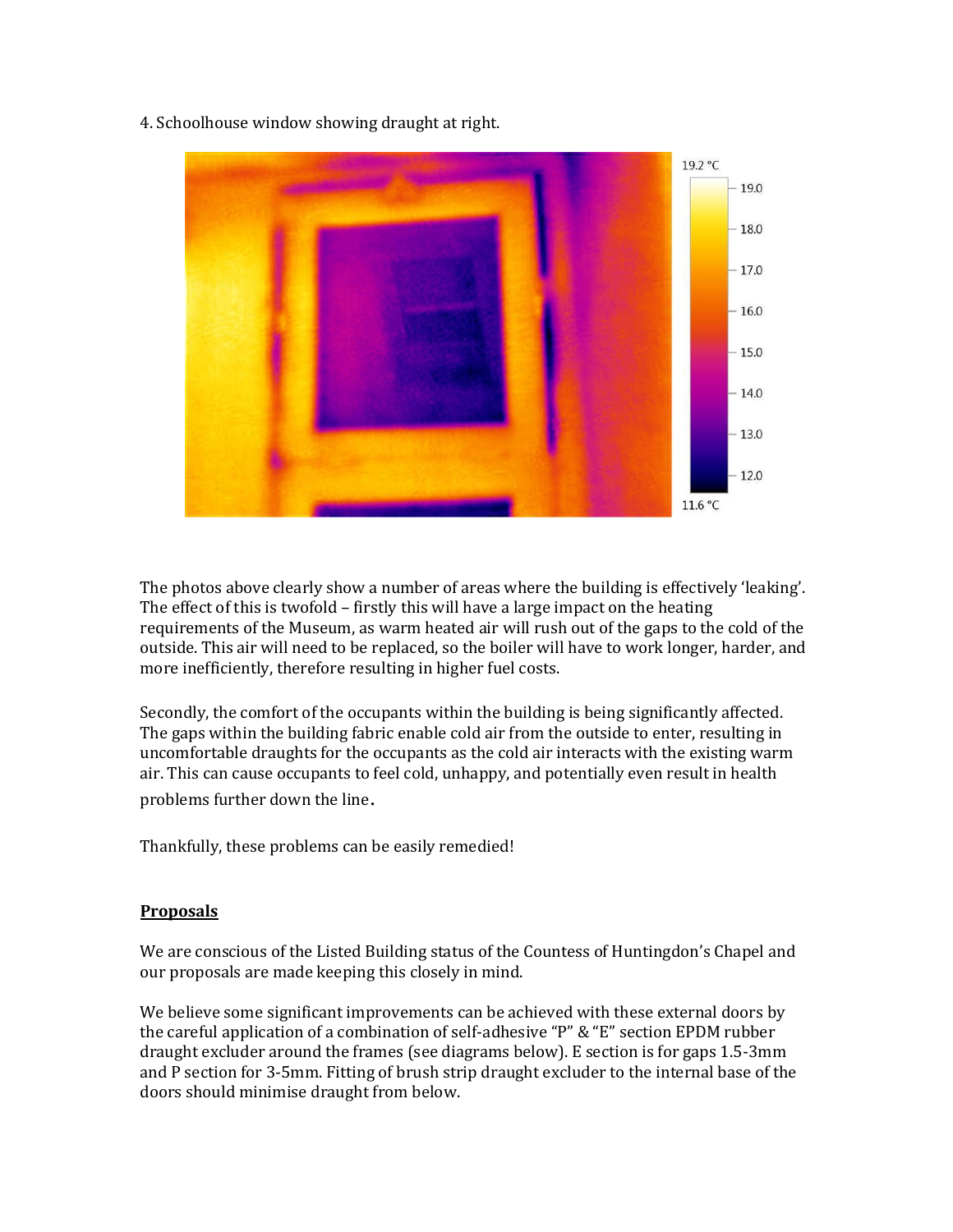

It would be interesting to know if any of these external doors are either generally redundant or seldom used as the measures employed could differ from 'in use' doors. In these cases, the draught proofing could be supplemented by discreet masking tape around frames and at closing stiles and neat, removable packing (Celotex or Kingspan) under the door bottom rails.

In addition, some draught proofing will be possible with the sash windows we observed in our survey. This would be done by fixing self-adhesive V strip (see below) in the gaps, as demonstrated at the museum recently. The opening deficiency we observed in one window would have to be remedied professionally.



The self-adhesive materials are easily removable at a later date and are fitted discreetly – not visible when doors are closed and minimally so when the doors are open. Similar treatment at the closing stiles of double doors is also recommended.

Brush stripping is normally fitted by screwing it to the door surface.

It was observed that some masonry adjacent to the doorframes had deteriorated, leaving large gaps (for which our draught-proofing would not really be suitable). These areas would benefit from professional repair.